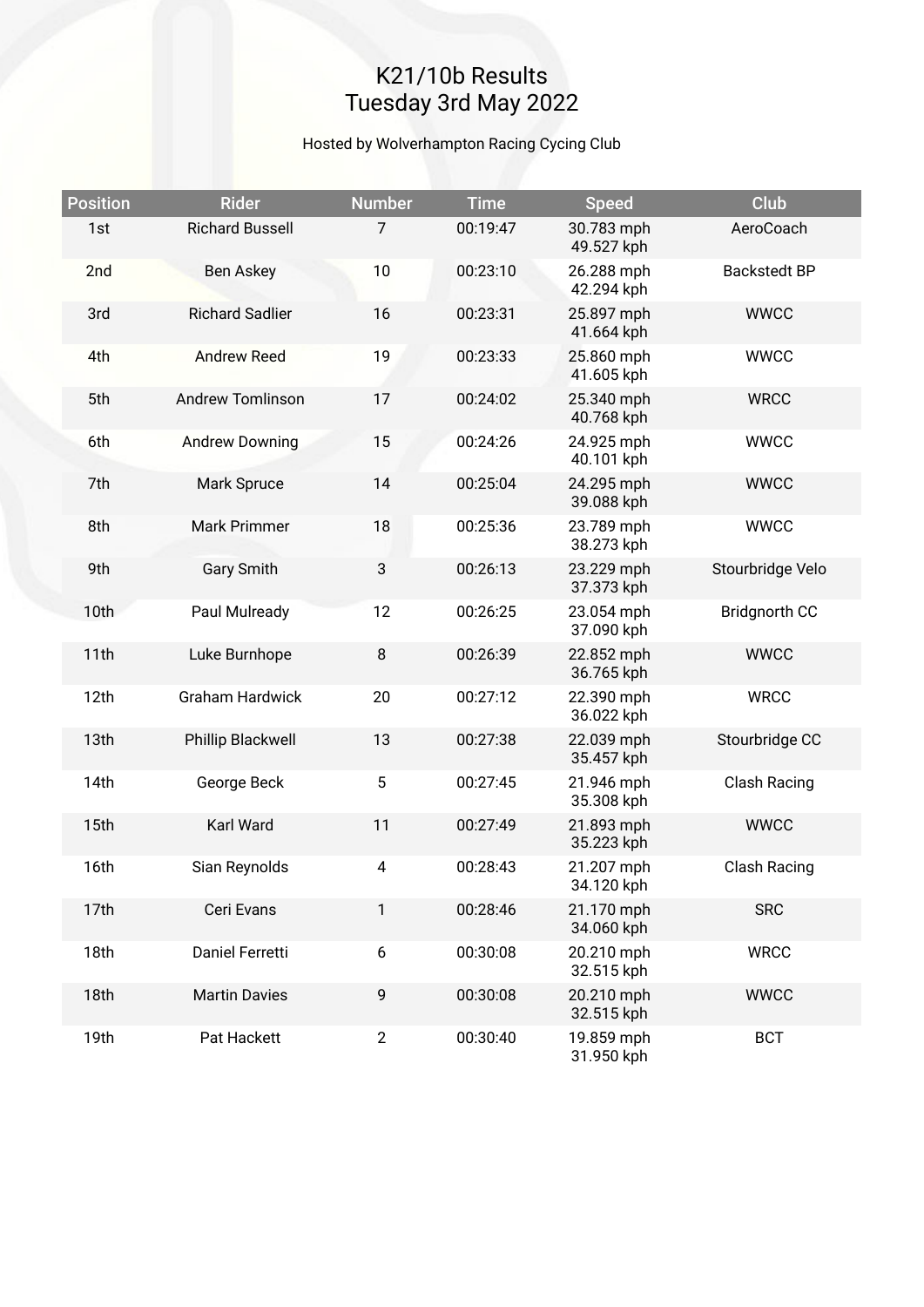# K21/10b Club Results Tuesday 3rd May 2022

#### Hosted by Wolverhampton Racing Cycing Club

| <b>Position</b> | <b>Rider</b>           | <b>Number</b> | <b>Time</b> | <b>Speed</b>             | <b>League Points</b> |
|-----------------|------------------------|---------------|-------------|--------------------------|----------------------|
| 1st             | <b>Richard Sadlier</b> | 16            | 00:23:31    | 25.897 mph<br>41.664 kph | 30                   |
| 2 <sub>nd</sub> | Andrew Reed            | 19            | 00:23:33    | 25.860 mph<br>41.605 kph | 29                   |
| 3rd             | <b>Andrew Downing</b>  | 15            | 00:24:26    | 24.925 mph<br>40.101 kph | 28                   |
| 4th             | Mark Spruce            | 14            | 00:25:04    | 24.295 mph<br>39.088 kph | 27                   |
| 5th             | Mark Primmer           | 18            | 00:25:36    | 23.789 mph<br>38.273 kph | 26                   |
| 6th             | Luke Burnhope          | 8             | 00:26:39    | 22.852 mph<br>36.765 kph | 25                   |
| 7th             | <b>Karl Ward</b>       | 11            | 00:27:49    | 21.893 mph<br>35.223 kph | 24                   |
| 8th             | <b>Martin Davies</b>   | 9             | 00:30:08    | 20.210 mph<br>32.515 kph | 23                   |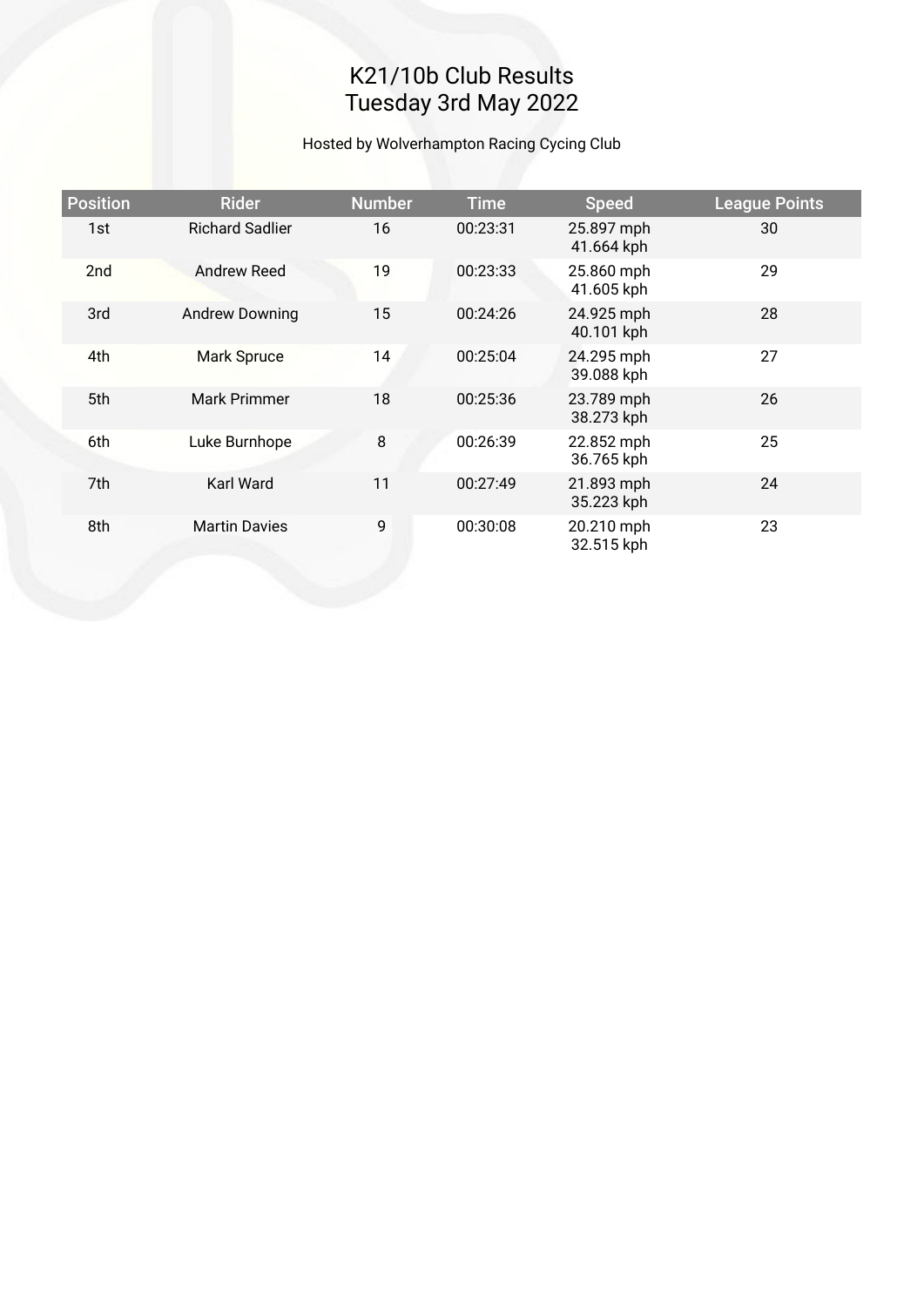### K21/10b Club Handicap Results Tuesday 3rd May 2022

Hosted by Wolverhampton Racing Cycing Club

| <b>Position</b> | <b>Rider</b>           | <b>Number</b> | <b>Time</b> | <b>Speed</b>             | <b>Average Time</b> | Handicap<br><b>Time</b> |
|-----------------|------------------------|---------------|-------------|--------------------------|---------------------|-------------------------|
| 1st             | Mark Primmer           | 18            | 00:25:36    | 23.789 mph<br>38.273 kph | 00:25:56            | 00:23:11                |
| 2 <sub>nd</sub> | <b>Richard Sadlier</b> | 16            | 00:23:31    | 25.897 mph<br>41.664 kph | 00:23:28            | 00:23:34                |
| 3rd             | Mark Spruce            | 14            | 00:25:04    | 24.295 mph<br>39.088 kph | 00:24:37            | 00:23:58                |
| 4th             | <b>Martin Davies</b>   | 9             | 00:30:08    | 20.210 mph<br>32.515 kph | 00:29:36            | 00:24:03                |

Results are cacluated using a riders last seasons average time for the course and the fastest time of a WWCC handicap league qualifying rider for the event of 00:23:31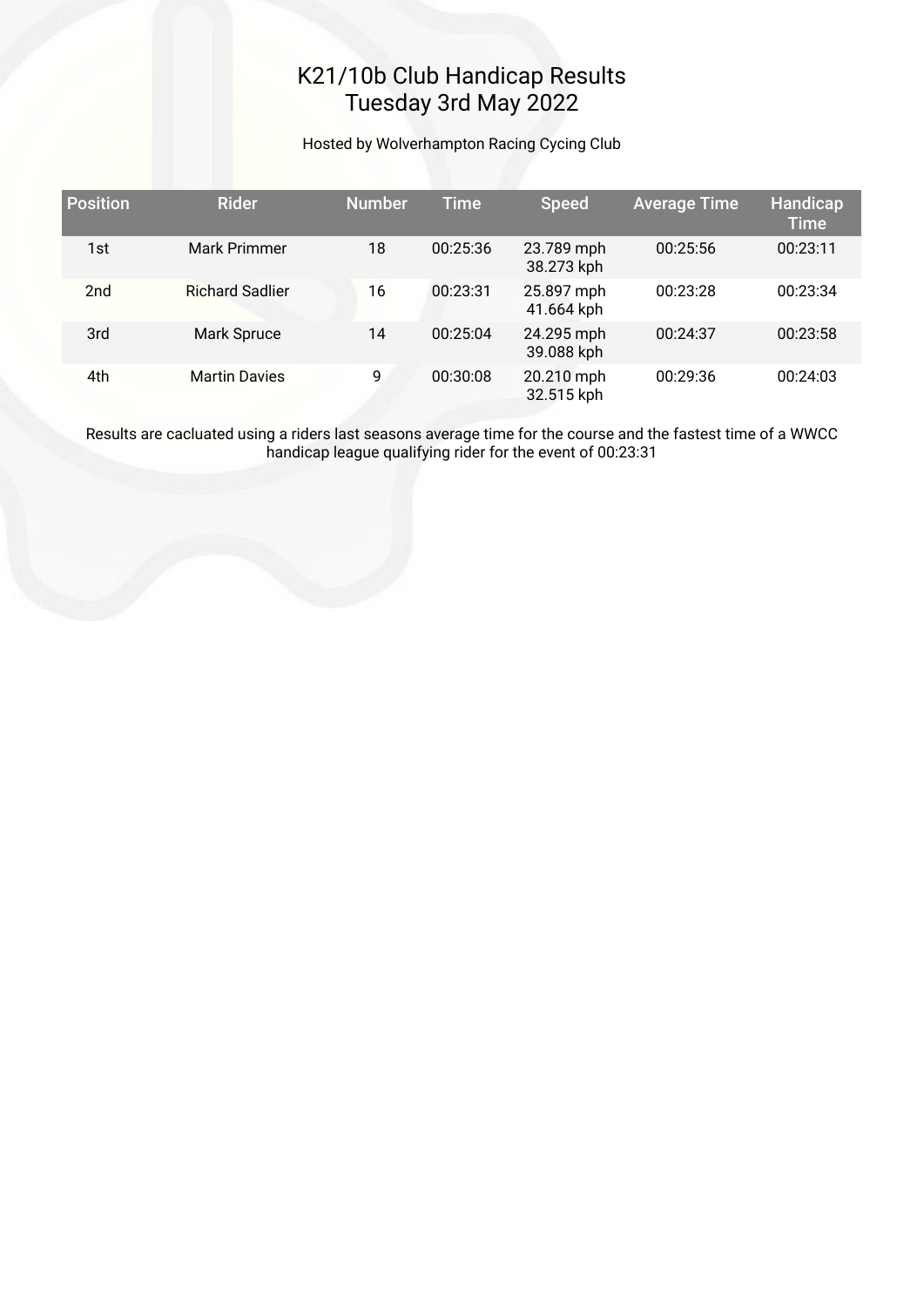### K21/10b Club League Results Tuesday 3rd May 2022

Hosted by Wolverhampton Racing Cycing Club

| <b>Position</b> | <b>Rider</b>           | <b>Classification</b> | <b>Events</b><br><b>Completed</b> | <b>Total League</b><br><b>Points</b> |
|-----------------|------------------------|-----------------------|-----------------------------------|--------------------------------------|
| 1st             | <b>Richard Sadlier</b> | Men                   | 1                                 | 30                                   |
| 2 <sub>nd</sub> | Andrew Reed            | Men                   | 1                                 | 29                                   |
| 3rd             | <b>Andrew Downing</b>  | Men                   | 1                                 | 28                                   |
| 4th             | <b>Mark Spruce</b>     | Men                   | 1                                 | 27                                   |
| 5th             | Mark Primmer           | Men                   | 1                                 | 26                                   |
| 6th             | Luke Burnhope          | Men                   | 1                                 | 25                                   |
| 7th             | Karl Ward              | Men                   | 1                                 | 24                                   |
| 8th             | <b>Martin Davies</b>   | Men                   | 1                                 | 23                                   |

Best 12 events count towards the fnal results